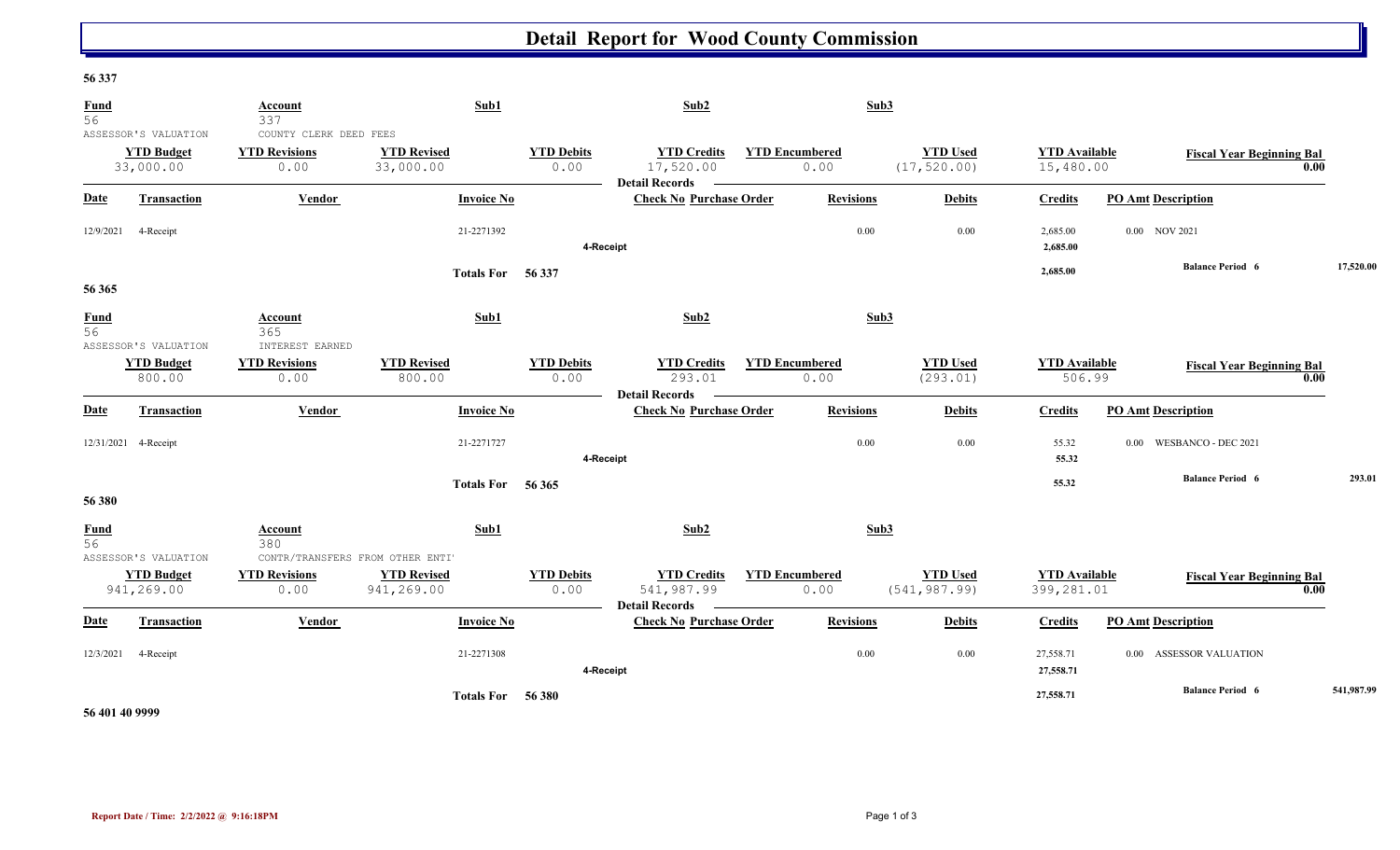## **Detail Report for Wood County Commission**

| <b>Fund</b><br>56    |                            | Account<br>401                         |                                       | Sub1<br>40                          | Sub2<br>9999                                            | Sub3                  |                 |                      |                                                     |      |
|----------------------|----------------------------|----------------------------------------|---------------------------------------|-------------------------------------|---------------------------------------------------------|-----------------------|-----------------|----------------------|-----------------------------------------------------|------|
|                      | ASSESSOR'S VALUATION       | COUNTY COMMISSION                      |                                       | CONTRACTURAL SERVICES               | CREDIT CARD CLEARING                                    |                       |                 |                      |                                                     |      |
|                      | <b>YTD Budget</b>          | <b>YTD Revisions</b>                   | <b>YTD Revised</b>                    | <b>YTD Debits</b>                   | <b>YTD Credits</b>                                      | <b>YTD Encumbered</b> | <b>YTD Used</b> | <b>YTD Available</b> | <b>Fiscal Year Beginning Bal</b>                    |      |
|                      | 0.00                       | 0.00                                   | 0.00                                  | 2,029.81                            | 2,029.81<br><b>Detail Records</b>                       | 0.00                  | 0.00            | 0.00                 |                                                     | 0.00 |
| <b>Date</b>          | <b>Transaction</b>         | Vendor                                 |                                       | <b>Invoice No</b>                   | <b>Check No Purchase Order</b>                          | <b>Revisions</b>      | <b>Debits</b>   | <b>Credits</b>       | <b>PO Amt Description</b>                           |      |
| 12/20/2021 2-Invoice |                            | FIFTH THIRD BANK                       |                                       | 2021121656                          | 6726                                                    | 0.00                  | 114.20          | 0.00                 | 0.00 PURCHASE CARD                                  |      |
|                      |                            |                                        |                                       | 2-Invoice                           |                                                         |                       | 114.20          |                      |                                                     |      |
| 12/20/2021           | 5-Journal Entry            | LOWE'S COMPANIES, INC.                 |                                       | 20211216046001                      |                                                         | 0.00                  | 0.00            | 12.98                | DON GRIMM-3789-LOWES #00473 Safety Cone<br>$0.00\,$ |      |
| 12/20/2021           | 5-Journal Entry            | OFFICE DEPOT                           |                                       | 20211216012001                      |                                                         | 0.00                  | 0.00            | 19.57                | 0.00<br>DON GRIMM-3789-OFFICE DEPOT #408 A-Z Divid  |      |
| 12/20/2021           | 5-Journal Entry            | <b>SAM'S CLUB</b>                      |                                       | 20211216001001                      |                                                         | 0.00                  | 0.00            | 54.20                | 0.00<br>CONNIE MCATEE-1195-SAMSCLUB #6373           |      |
| 12/20/2021           | 5-Journal Entry            | <b>SAM'S CLUB</b>                      |                                       | 20211216013001                      |                                                         | 0.00                  | 0.00            | 12.48                | DON GRIMM-3789-SAMSCLUB #6373 Binders<br>0.00       |      |
|                      | 12/20/2021 5-Journal Entry | <b>WALMART</b>                         |                                       | 20211216077001                      |                                                         | 0.00                  | 0.00            | 14.97                | 0.00<br>DON GRIMM-3789-WAL-MART #2823 Wall Clock    |      |
|                      |                            |                                        |                                       |                                     | 5-Journal Entry                                         |                       |                 | 114.20               |                                                     |      |
|                      |                            |                                        |                                       | Totals For 56 401 40 9999           |                                                         |                       | 114.20          | 114.20               | <b>Balance Period 6</b>                             | 0.00 |
| 56 407 40 230        |                            |                                        |                                       |                                     |                                                         |                       |                 |                      |                                                     |      |
| Fund<br>56           | ASSESSOR'S VALUATION       | Account<br>407<br>ASSESSOR'S VALUATION |                                       | Sub1<br>40<br>CONTRACTURAL SERVICES | Sub2<br>230<br>CONTRACTED SERVICES                      | Sub3                  |                 |                      |                                                     |      |
|                      | <b>YTD Budget</b>          | <b>YTD Revisions</b>                   | <b>YTD Revised</b>                    | <b>YTD Debits</b>                   | <b>YTD Credits</b>                                      | <b>YTD Encumbered</b> | <b>YTD Used</b> | <b>YTD</b> Available | <b>Fiscal Year Beginning Bal</b>                    |      |
|                      | 25,000.00                  | 0.00                                   | 25,000.00                             | 19,062.39                           | 0.00                                                    | 0.00                  | (19, 062.39)    | 5,937.61             |                                                     | 0.00 |
|                      |                            |                                        |                                       |                                     |                                                         |                       |                 |                      |                                                     |      |
| <b>Date</b>          | <b>Transaction</b>         | <b>Vendor</b>                          |                                       | <b>Invoice No</b>                   | <b>Detail Records</b><br><b>Check No Purchase Order</b> | <b>Revisions</b>      | <b>Debits</b>   | <b>Credits</b>       | <b>PO Amt Description</b>                           |      |
| 12/14/2021           | 2-Invoice                  |                                        | CANON FINANCIAL SERVICES, IN 27748622 |                                     | 6718                                                    | 0.00                  | 150.00          | 0.00                 | 0.00  0626196-003                                   |      |
| 12/14/2021           | 2-Invoice                  | <b>CWS</b>                             |                                       | 646849                              | 6719                                                    | 0.00                  | 55.26           | 0.00                 | WCC36<br>0.00                                       |      |
| 12/14/2021           | 2-Invoice                  |                                        | ENVIROMENTAL SYSTEMS RESE 94126213    |                                     | 6721                                                    | 0.00                  | 1,500.00        | 0.00                 | 154569<br>$0.00\,$                                  |      |
| 12/14/2021           | 2-Invoice                  |                                        | US BANK EQUIPMENT FINANCE             | 459359329                           | 6724                                                    | 0.00                  | 207.75          | 0.00                 | 1306206<br>$0.00\,$                                 |      |
| 12/14/2021           | 2-Invoice                  | WATER LOGIC AMERICAS LLC               |                                       | CNIV776124                          | 6725                                                    | 0.00                  | 274.11          | 0.00                 | $0.00$ 8801                                         |      |
| 12/14/2021           | 2-Invoice                  | WATER LOGIC AMERICAS LLC               |                                       | CNIV825813                          | 6725                                                    | 0.00                  | 288.50          | 0.00                 | 0.00 8801                                           |      |
| 12/14/2021           | 2-Invoice                  | WATER LOGIC AMERICAS LLC               |                                       | 48301                               | 6725                                                    | 0.00                  | 49.99           | 0.00                 | $0.00$ 8801                                         |      |
| 12/14/2021           | 2-Invoice                  | WATER LOGIC AMERICAS LLC               |                                       | 48319                               | 6725                                                    | 0.00                  | 49.99           | 0.00                 | $0.00$ 8801                                         |      |
| 12/14/2021           | 2-Invoice                  | WATER LOGIC AMERICAS LLC               |                                       | 78167                               | 6725                                                    | 0.00                  | 278.74          | 0.00                 | $0.00$ 8801                                         |      |
| 12/14/2021           | 2-Invoice                  | WATER LOGIC AMERICAS LLC               |                                       | 218027                              | 6725                                                    | 0.00                  | 278.74          | 0.00                 | $0.00$ 8801                                         |      |
| 12/14/2021           | 2-Invoice                  | WATER LOGIC AMERICAS LLC               |                                       | 381631                              | 6725                                                    | 0.00                  | 278.74          | 0.00                 | $0.00\phantom{00}\phantom{00}8801$                  |      |
| 12/14/2021           | 2-Invoice                  | WATER LOGIC AMERICAS LLC               |                                       | 545752                              | 6725                                                    | 0.00                  | 293.38          | 0.00                 | $0.00$ 8801                                         |      |
| 12/14/2021           | 2-Invoice                  | WATER LOGIC AMERICAS LLC               |                                       | 722710                              | 6725                                                    | 0.00                  | 293.38          | 0.00                 | $0.00$ 8801                                         |      |
| 12/14/2021           | 2-Invoice                  | WATER LOGIC AMERICAS LLC               |                                       | 908094                              | 6725                                                    | 0.00                  | 293.38          | 0.00                 | $0.00$ 8801                                         |      |
| 12/14/2021           | 2-Invoice                  | WATER LOGIC AMERICAS LLC               |                                       | 1059449                             | 6725                                                    | 0.00                  | 49.99           | 0.00                 | $0.00$ 8801                                         |      |
| 12/14/2021           | 2-Invoice                  | WATER LOGIC AMERICAS LLC               |                                       | 1059450                             | 6725                                                    | 0.00                  | 49.99           | 0.00                 | $0.00$ 8801                                         |      |